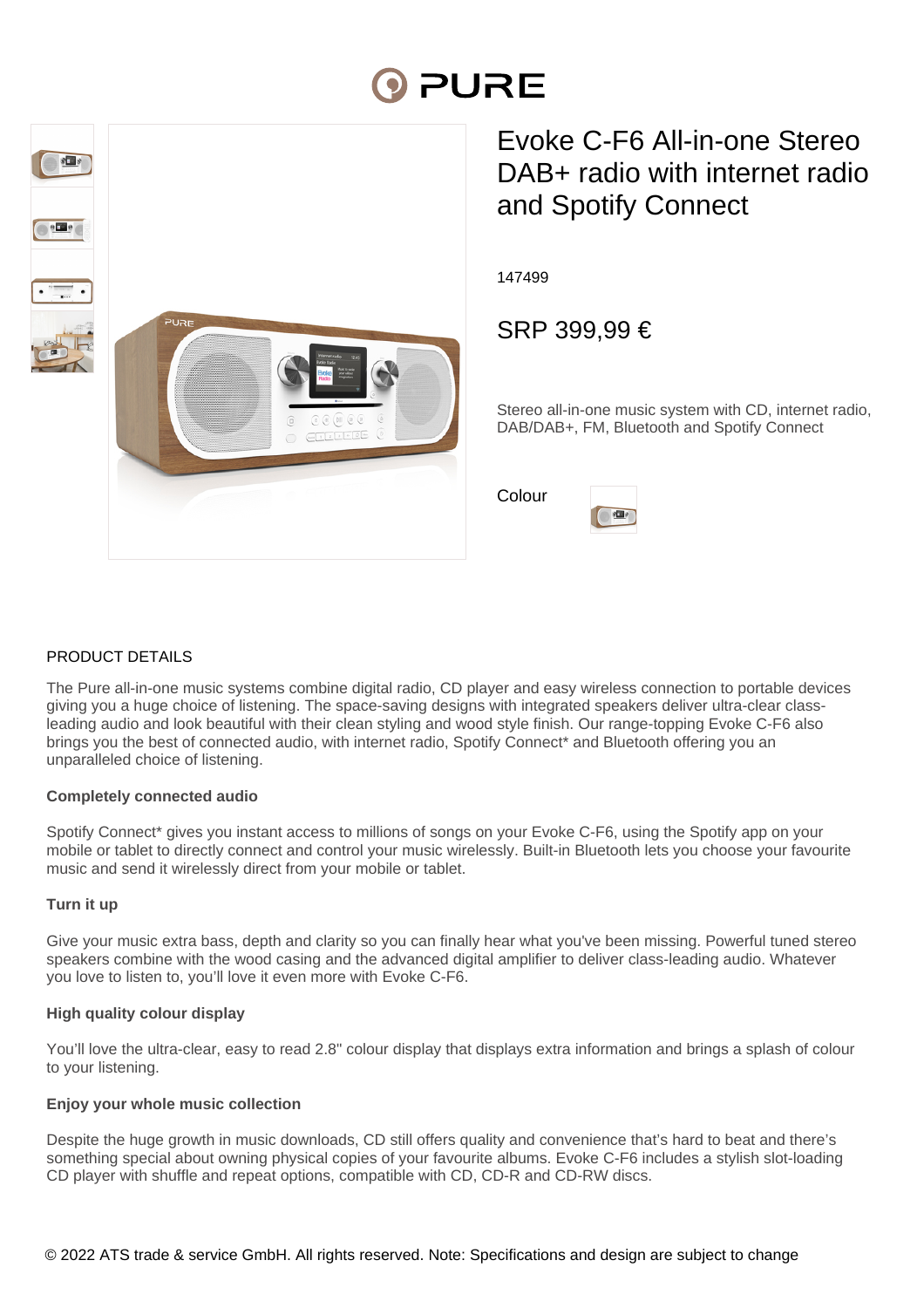# **A whole world of radio**

Internet radio lets you choose from the vast range of online radio stations. Discover new favourites from more than 25,000 internet radio stations including local radio stations from around the world, stations in different languages and loads of genre and even artist specific stations to suit every taste. DAB digital radio brings you high-detail digital-quality sound, great content, much of which is only available on digital radio, and uses scrolling text to show you track titles, programme names and more. Digital radios automatically find all your available stations and let you select them by name, and all our digital radios also include FM for any stations that have not yet gone digital. Evoke C-F6 is also Digital Tick approved so you can rest assured that you're ready for any future FM to digital radio switchover.

#### **Remote control using your mobile**

Download the free Pure Select app (iOS and Android) and you can control Evoke C-F6 from anywhere in the house. There's also a fully featured traditional remote control in the box.

#### **And a whole load more…**

There's also 36 presets for quickly selecting your favourite stations, a tone or radio alarm, stereo headphone socket and an aux-in socket which lets you plug in and listen to music from your mobile or tablet.

\*Requires a Spotify premium subscription

### **What's in the box?**

- Evoke C-F6
- Power supply
- Quickstart guide
- Safety information sheet
- Remote control

# **Specs**

# **Product Attributes**

| EAN:                 | 0759454829025   |
|----------------------|-----------------|
| Manufacturer number: | VL-62902        |
| Product weight:      | 4.147 kilograms |

#### **Radio Features**

| Alarms:                      | 2     |
|------------------------------|-------|
| Snooze:                      | true  |
| Automatic station search:    | true  |
| Colour display:              | true  |
| Dimmable display:            | false |
| CD player:                   | true  |
| Sleep timer:                 | true  |
| Display size:                | 2.8   |
| <b>Dimensions and Weight</b> |       |
| Product weight:              | 4.147 |
| Packsize height:             | 23.5  |